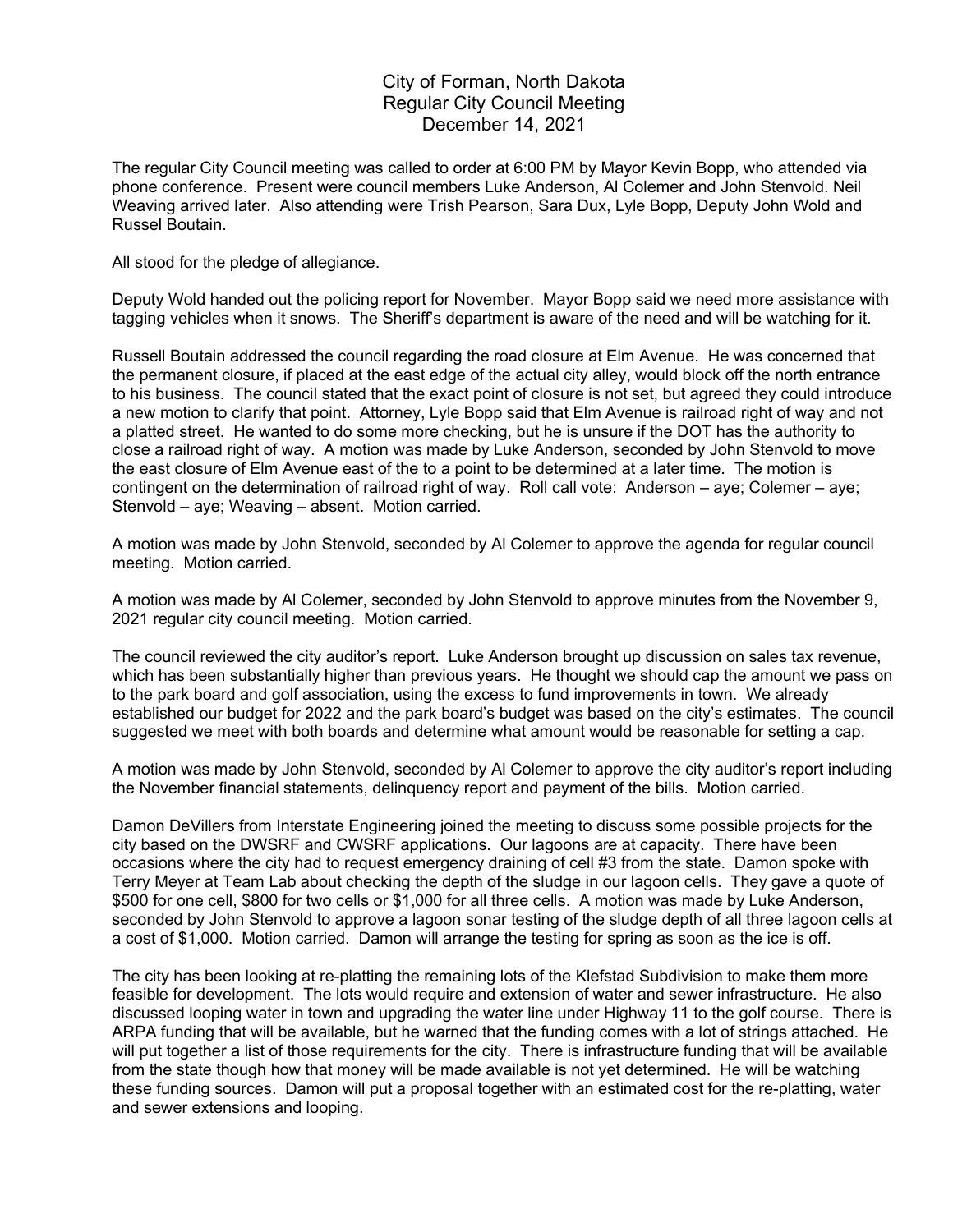At the October City Council meeting, the council directed City Coordinator, Sar Dux, to pursue quotes for a housing market survey. Sara asked the council to consider a proposal received for a market study based on the city's strategic plan. Visible City was the only company out of seven contacted that submitted a proposal and could begin work immediately. The cost would be \$4,750 but we can participate in the Housing Market Survey Grant Program that would pay for half of the study. A motion was made by John Stenvold, seconded by Luke Anderson to approve the proposal from Visible City to conduct a market study for the City of Forman as outlined in their proposal at a cost of \$4,750 and participate in the Housing Market Survey Grant Program for half the cost of the survey. Roll call vote: Colemer – aye; Stenvold – aye; Weaving – aye; Anderson – aye. Motion carried.

Sara received an estimate from Off the Wall Signs to create new metal "Welcome to Forman" signs that can be attached to our existing wood bases. The cost would be approximately \$1,650 per sign. If we replaced the letters and refurbished the wood the cost would be more than a new metal sign. The top of the sign would be designed as our city logo. They will come out and take measurements and give us a final quote. The council told Sara to move forward with the project and they can approve it at the next meeting.

Sara has been working with the Abuse Resource Network to utilize space at the library. They will be making a small private working space in the back of the library starting next week. She said they will work out a rental or in-kind agreement once they get moved in and see how the program works.

Luke Anderson brought up discussion of a dog park. Sara said there are grant opportunities for do parks but we would need to determine a viable location. The council considered the school's lot near the bus garage, the lot next to Central Park where the volleyball court used to be and the old trailer park FEMA property on the north edge of town. Sara will continue to work on this.

Lastly, Sara was contacted by a company creating an app called Living Local. It was created in conjunction with the North Dakota Department of Health and is designed to be a place where residents can go to get all the information about the city on one location. It is free for the first two years, then is \$750 per year plus the android and apple licensing fees. The company estimates it would take  $3 - 5$  hours per week to keep up. Sara did not think it would be the best utilization of resources. We already have our website and Facebook page to maintain. The council agreed.

The council reviewed the City Superintendent's report. Mayor Bopp noted that the sidewalk replacement by Anthony's and Trinity Church will not get done until spring or summer. There were no other comments on the report.

City Attorney, Lyle Bopp stated that he has a deed prepared to transfer Forman Township's 1/3 interest in the red shed property to the city. He needs to get Sandy Hanson's signature on it and a check from the city to Forman Township. Bopp and Luke Anderson are meeting on the city ordinance changes tomorrow.

Trish Pearson presented the year-end transfers and a budget amendment resolution that contained three amendments to the 2021 budget. A motion was made by John Stenvold, seconded by Neil Weaving to approve the year end transfers and Budget Amendment Resolution 12-31-21. Roll call vote: Stenvold – aye; Weaving – aye, Anderson – aye; Colemer – aye. Motion carried.

School speed zone signs have been ordered but may take a while due to supply issues.

The new heat pump for the library has been installed and is working well.

The council discussed the year end salary review. A motion was made by John Stenvold, seconded by Al Colemer to approve a 3% salary increase for the city superintendent, auditor and city coordinator plus bonuses in Forman Bucks of \$500 for Anthony and Trish, \$200 for Sara and \$100 for Shane and Jamie. Roll call vote: Weaving - aye; Anderson – aye; Colemer – aye; Stenvold – aye.

A motion was made by John Stenvold, seconded by Neil Weaving to change the signers on Forman Housing Authority's First Savings Bank Checking and Savings accounts to Trish Pearson, Kevin Bopp and Luke Anderson. Motion carried.